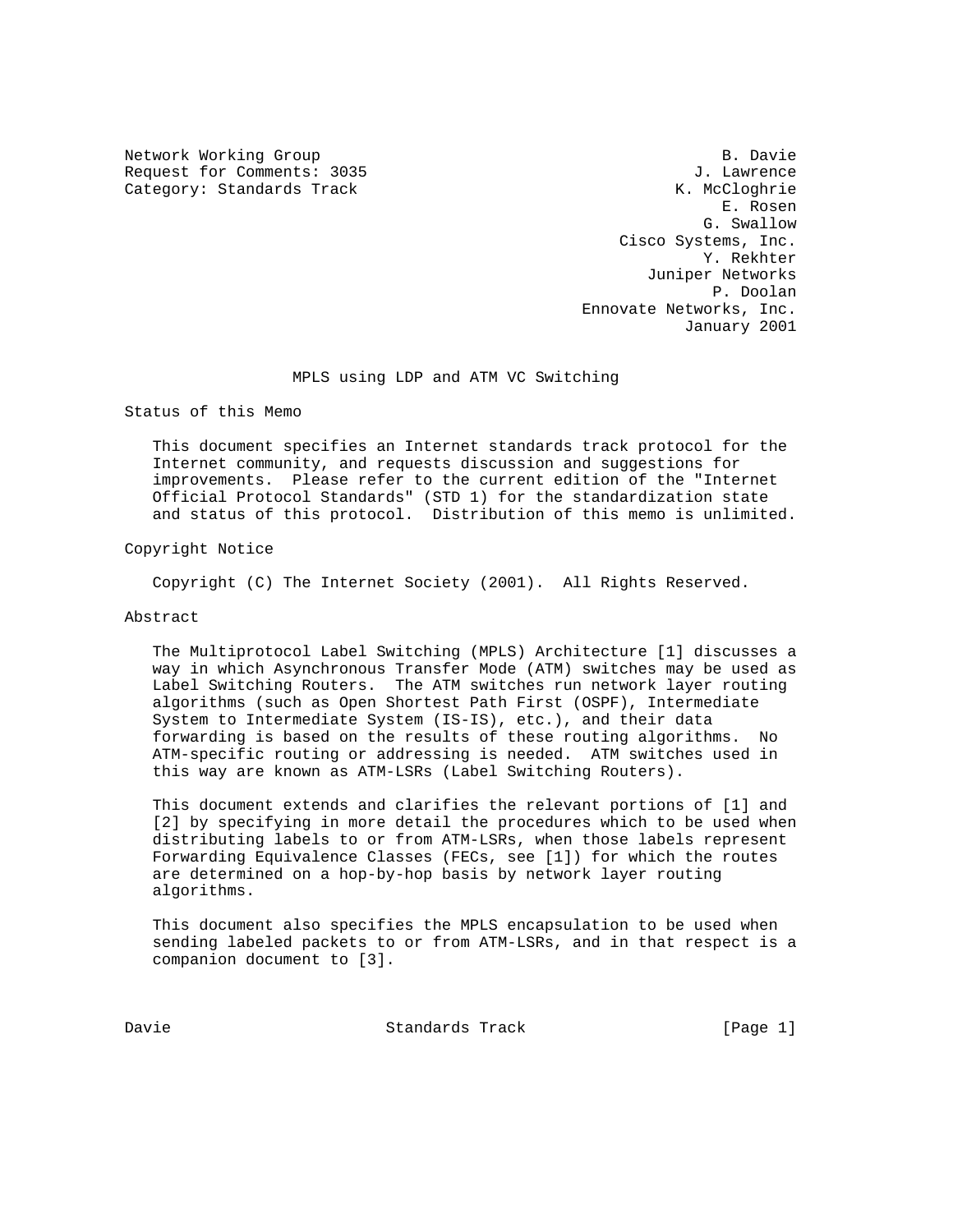# Table of Contents

| 1    | Introduction                                       | 2              |
|------|----------------------------------------------------|----------------|
| 2    | Specification of Requirements                      | 3              |
| 3    | Definitions                                        | $\mathcal{E}$  |
| 4    | Special Characteristics of ATM Switches            | $\overline{4}$ |
| 5    | Label Switching Control Component for ATM          | 5              |
| 6    | Hybrid Switches (Ships in the Night)               | 5              |
| 7    |                                                    | 5              |
| 7.1  |                                                    | 6              |
| 7.2  | Connections via an ATM VP                          | 7              |
| 7.3  | Connections via an ATM SVC                         | 7              |
| 8    | Label Distribution and Maintenance Procedures      | 7              |
| 8.1  |                                                    | 8              |
| 8.2  | Conventional ATM Switches (non-VC-merge)           | $\mathsf{Q}$   |
| 8.3  | VC-merge-capable ATM Switches                      | 11             |
| 9    |                                                    | 12             |
| 10   |                                                    | 13             |
| 11   | Optional Loop Detection: Distributing Path Vectors | 15             |
| 11.1 | When to Send Path Vectors Downstream               | 15             |
| 11.2 | When to Send Path Vectors Upstream                 | 16             |
| 12   | Security Considerations                            | 17             |
| 13   | Intellectual Property Considerations               | 17             |
| 14   | References                                         | 18             |
| 15   |                                                    | 18             |
| 16   |                                                    | 18             |
| 17   | Full Copyright Statement                           | 20             |

# 1. Introduction

 The MPLS Architecture [1] discusses the way in which ATM switches may be used as Label Switching Routers. The ATM switches run network layer routing algorithms (such as OSPF, IS-IS, etc.), and their data forwarding is based on the results of these routing algorithms. No ATM-specific routing or addressing is needed. ATM switches used in this way are known as ATM-LSRs.

 This document extends and clarifies the relevant portions of [1] and [2] by specifying in more detail the procedures which are to be used for distributing labels to or from ATM-LSRs, when those labels represent Forwarding Equivalence Classes (FECs, see [1]) for which the routes are determined on a hop-by-hop basis by network layer routing algorithms. The label distribution technique described here is referred to in [1] as "downstream-on-demand". This label distribution technique MUST be used by ATM-LSRs that are not capable of "VC merge" (defined in section 3), and is OPTIONAL for ATM-LSRs that are capable of VC merge.

Davie **Standards Track** [Page 2]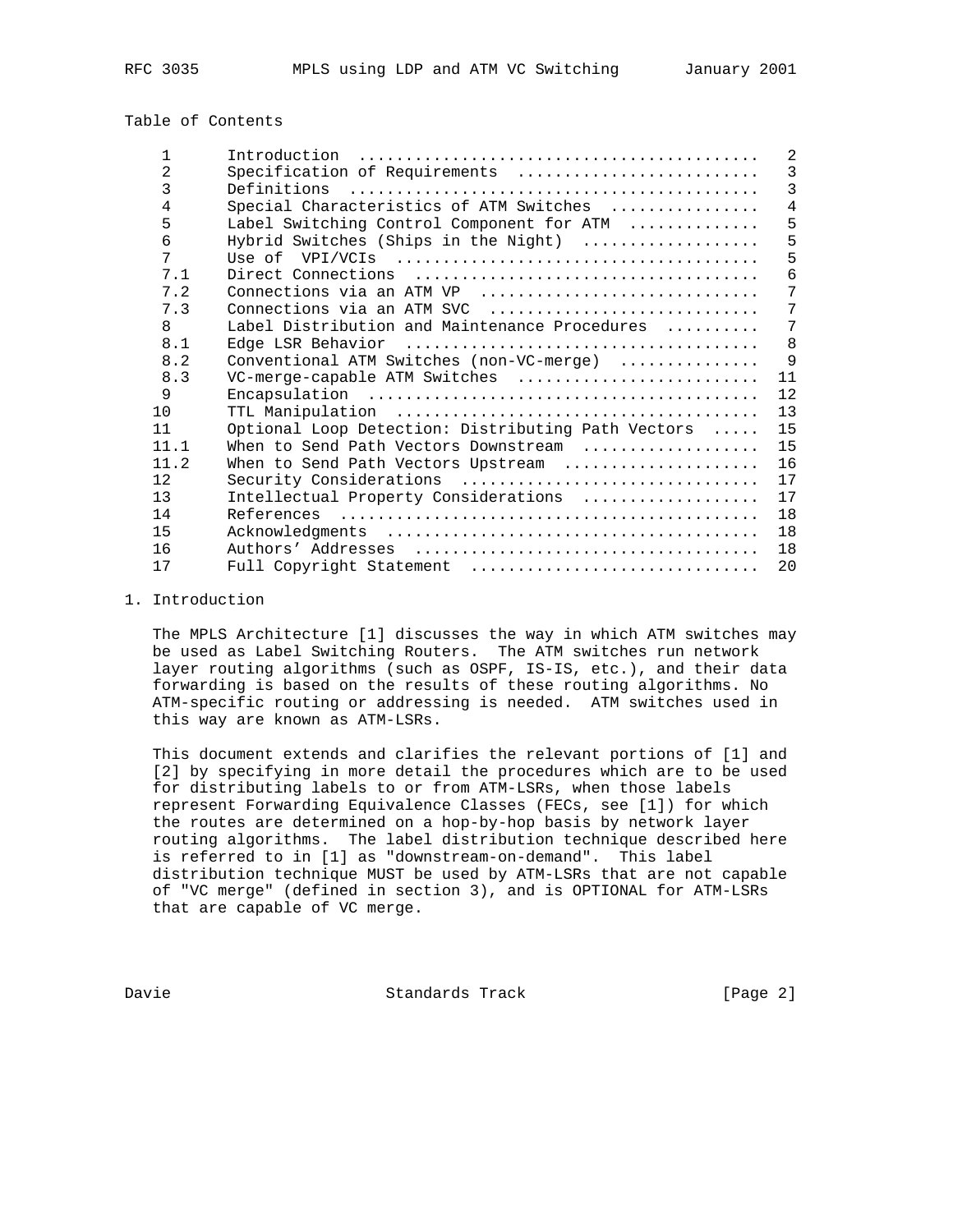This document does NOT specify the label distribution techniques to be used in the following cases:

- the routes are explicitly chosen before label distribution begins, instead of being chosen on a hop-by-hop basis as label distribution proceeds,
- the routes are intended to diverge in any way from the routes chosen by the conventional hop-by-hop routing at any time,
- the labels represent FECs that consist of multicast packets,
- the LSRs use "VP merge".

 Further statements made in this document about ATM-LSR label distribution do not necessarily apply in these cases.

 This document also specifies the MPLS encapsulation to be used when sending labeled packets to or from ATM-LSRs, and in that respect is a companion document to [3]. The specified encapsulation is to be used for multicast or explicitly routed labeled packets as well.

This document uses terminology from [1].

2. Specification of Requirements

 The key words "MUST", "MUST NOT", "REQUIRED", "SHALL", "SHALL NOT", "SHOULD", "SHOULD NOT", "RECOMMENDED", "MAY", and "OPTIONAL" in this document are to be interpreted as described in RFC 2119.

3. Definitions

 A Label Switching Router (LSR) is a device which implements the label switching control and forwarding components described in [1].

 A label switching controlled ATM (LC-ATM) interface is an ATM interface controlled by the label switching control component. When a packet traversing such an interface is received, it is treated as a labeled packet. The packet's top label is inferred either from the contents of the VCI field or the combined contents of the VPI and VCI fields. Any two LDP peers which are connected via an LC-ATM interface will use LDP negotiations to determine which of these cases is applicable to that interface.

 An ATM-LSR is a LSR with a number of LC-ATM interfaces which forwards cells between these interfaces, using labels carried in the VCI or VPI/VCI field, without reassembling the cells into frames before forwarding.

Davie **Standards Track** [Page 3]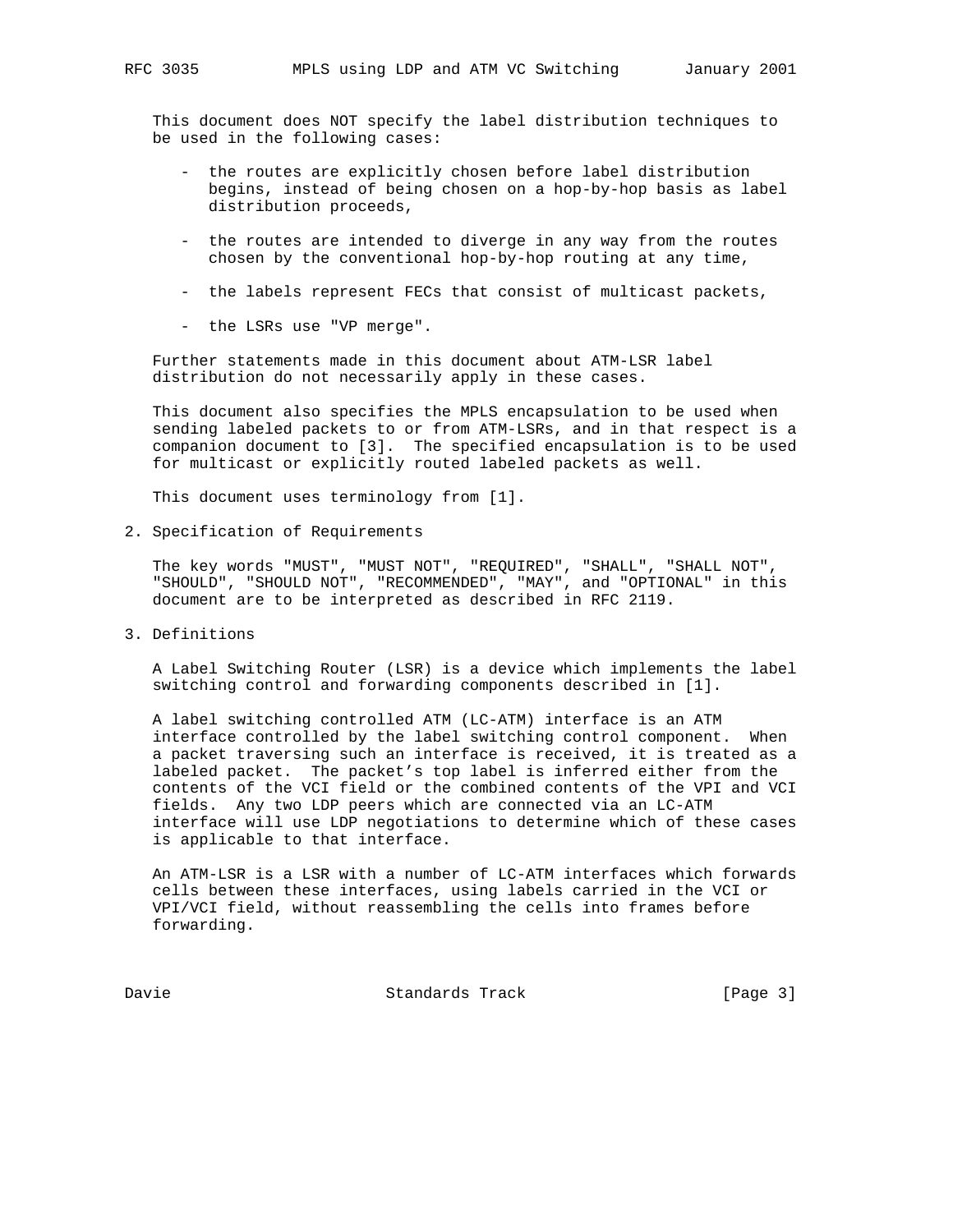A frame-based LSR is a LSR which forwards complete frames between its interfaces. Note that such a LSR may have zero, one or more LC-ATM interfaces.

 Sometimes a single box may behave as an ATM-LSR with respect to certain pairs of interfaces, but may behave as a frame-based LSR with respect to other pairs. For example, an ATM switch with an ethernet interface may function as an ATM-LSR when forwarding cells between its LC-ATM interfaces, but may function as a frame-based LSR when forwarding frames from its ethernet to one of its LC-ATM interfaces. In such cases, one can consider the two functions (ATM-LSR and frame-based LSR) as being coresident in a single box.

 It is intended that an LC-ATM interface be used to connect two ATM- LSRs, or to connect an ATM-LSR to a frame-based LSR. The use of an LC-ATM interface to connect two frame-based LSRs is not considered in this document.

 An ATM-LSR domain is a set of ATM-LSRs which are mutually interconnected by LC-ATM interfaces.

 The Edge Set of an ATM-LSR domain is the set of frame-based LSRs which are connected to members of the domain by LC-ATM interfaces. A frame-based LSR which is a member of an Edge Set of an ATM-LSR domain may be called an Edge LSR.

 VC-merge is the process by which a switch receives cells on several incoming VCIs and transmits them on a single outgoing VCI without causing the cells of different AAL5 PDUs to become interleaved.

4. Special Characteristics of ATM Switches

 While the MPLS architecture permits considerable flexibility in LSR implementation, an ATM-LSR is constrained by the capabilities of the (possibly pre-existing) hardware and the restrictions on such matters as cell format imposed by ATM standards. Because of these constraints, some special procedures are required for ATM-LSRs.

 Some of the key features of ATM switches that affect their behavior as LSRs are:

- the label swapping function is performed on fields (the VCI and/or VPI) in the cell header; this dictates the size and placement of the label(s) in a packet.
- multipoint-to-point and multipoint-to-multipoint VCs are generally not supported. This means that most switches cannot support 'VC-merge' as defined above.

Davie **Standards Track** [Page 4]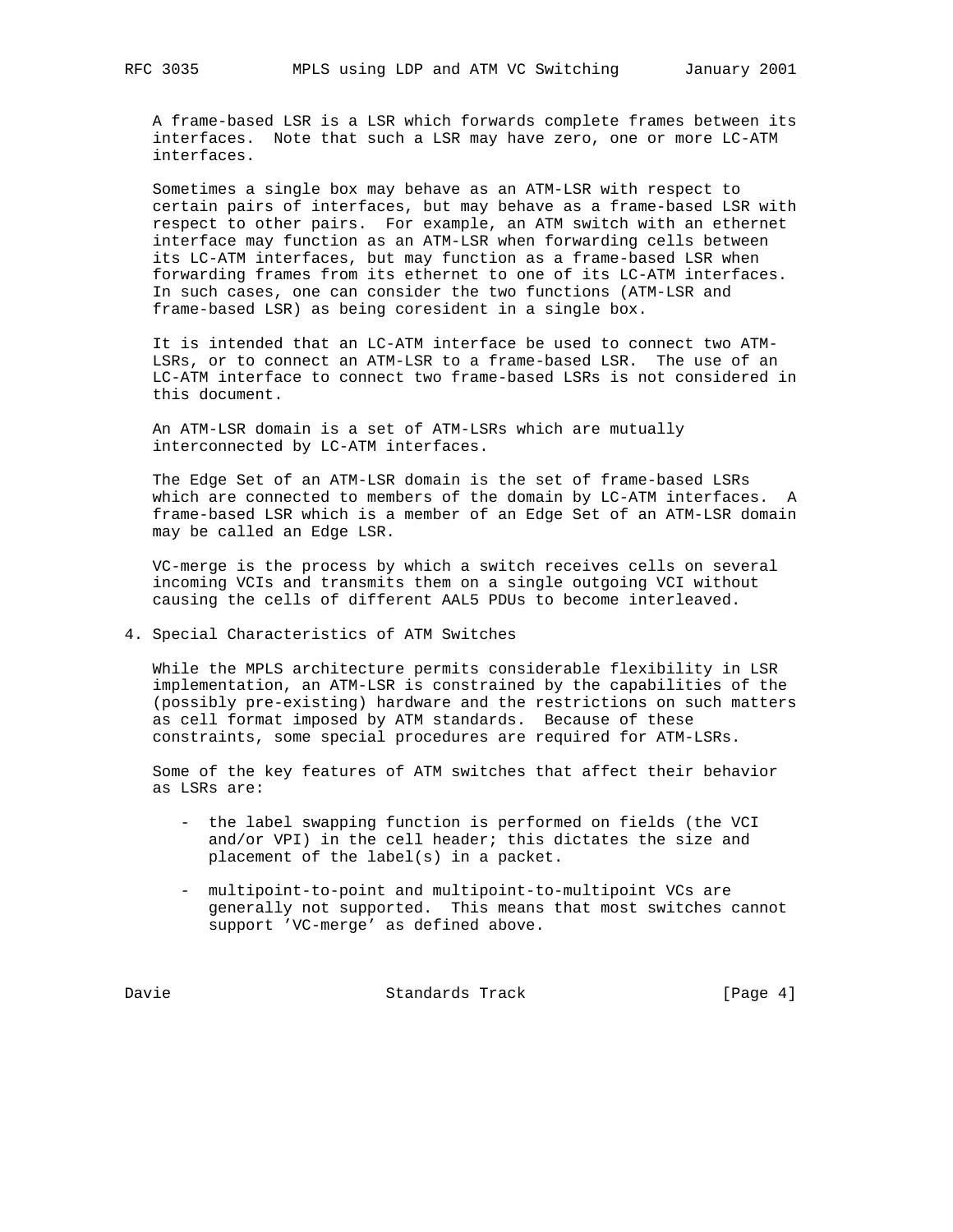- there is generally no capability to perform a 'TTL-decrement' function as is performed on IP headers in routers.

 This document describes ways of applying label switching to ATM switches which work within these constraints.

5. Label Switching Control Component for ATM

 To support label switching an ATM switch MUST implement the control component of label switching. This consists primarily of label allocation, distribution, and maintenance procedures. Label binding information is communicated by several mechanisms, notably the Label Distribution Protocol (LDP) [2]. This document imposes certain requirements on the LDP.

 This document considers only the case where the label switching control component uses information learned directly from network layer routing protocols. It is presupposed that the switch participates as a peer in these protocols (e.g., OSPF, IS-IS).

 In some cases, LSRs make use of other protocols (e.g., RSVP, PIM, BGP) to distribute label bindings. In these cases, an ATM-LSR would need to participate in these protocols. However, these are not explicitly considered in this document.

 Support of label switching on an ATM switch does NOT require the switch to support the ATM control component defined by the ITU and ATM Forum (e.g., UNI, PNNI). An ATM-LSR may OPTIONALLY respond to OAM cells.

6. Hybrid Switches (Ships in the Night)

 The existence of the label switching control component on an ATM switch does not preclude the ability to support the ATM control component defined by the ITU and ATM Forum on the same switch and the same interfaces. The two control components, label switching and the ITU/ATM Forum defined, would operate independently.

 Definition of how such a device operates is beyond the scope of this document. However, only a small amount of information needs to be consistent between the two control components, such as the portions of the VPI/VCI space which are available to each component.

7. Use of VPI/VCIs

 Label switching is accomplished by associating labels with Forwarding Equivalence Classes, and using the label value to forward packets, including determining the value of any replacement label. See [1]

Davie Chambridge Standards Track Chambridge Standards (Page 5)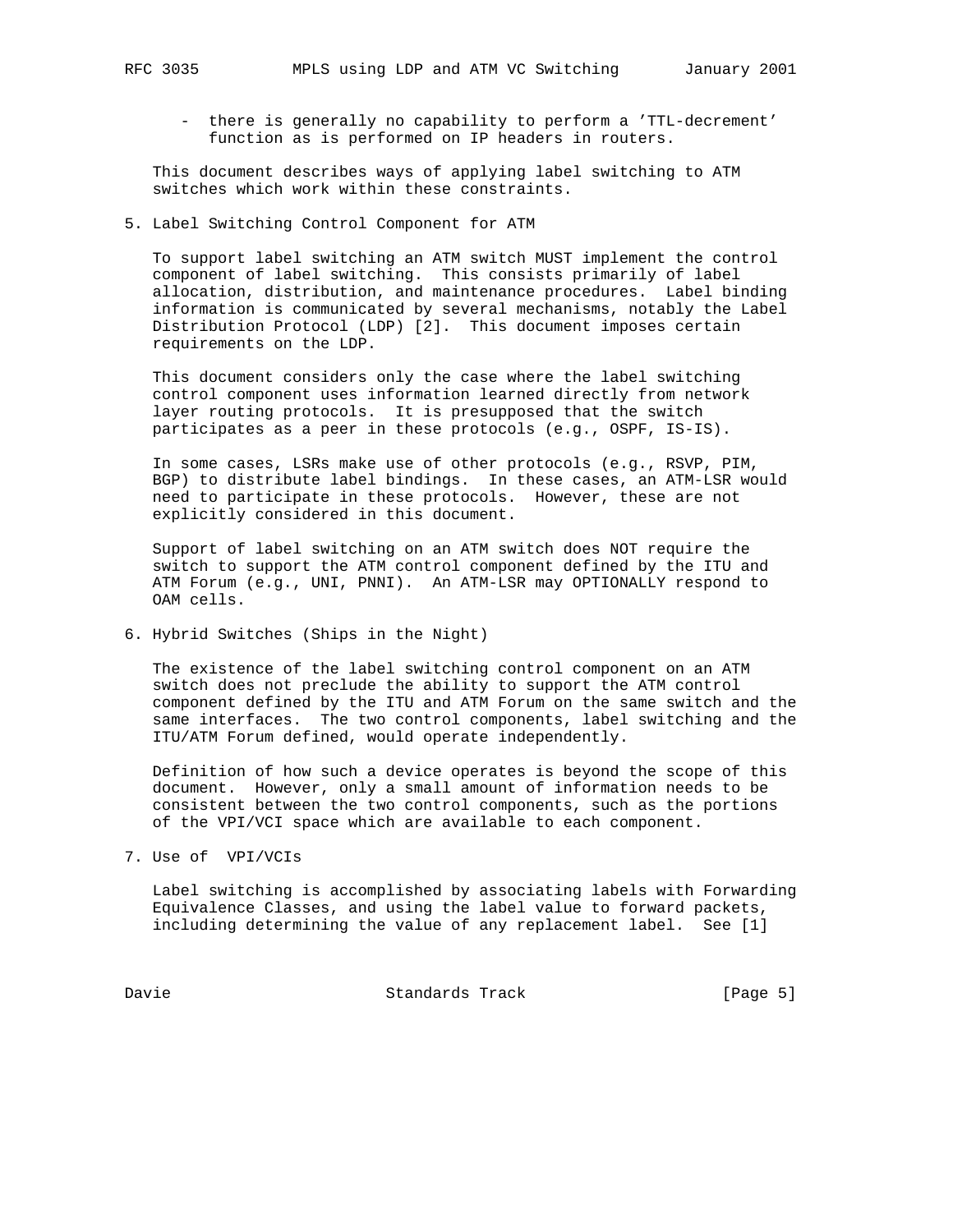for further details. In an ATM-LSR, the label is carried in the VPI/VCI field, or, when two ATM-LSRs are connected via an ATM "Virtual Path", in the VCI field.

 Labeled packets MUST be transmitted using the null encapsulation, as defined in Section 6.1 of RFC 2684 [5].

 In addition, if two LDP peers are connected via an LC-ATM interface, a non-MPLS connection, capable of carrying unlabelled IP packets, MUST be available. This non-MPLS connection is used to carry LDP packets between the two peers, and MAY also be used (but is not required to be used) for other unlabeled packets (such as OSPF packets, etc.). The LLC/SNAP encapsulation of RFC 2684 [5] MUST be used on the non-MPLS connection.

 It SHOULD be possible to configure an LC-ATM interface with additional VPI/VCIs that are used to carry control information or non-labelled packets. In that case, the VCI values MUST NOT be in the 0-32 range. These may use either the null encapsulation, as defined in Section 6.1 of RFC 2684 [5], or the LLC/SNAP encapsulation, as defined in Section 5.1 of RFC 2684 [5].

### 7.1. Direct Connections

 We say that two LSRs are "directly connected" over an LC-ATM interface if all cells transmitted out that interface by one LSR will reach the other, and there are no ATM switches between the two LSRs.

 When two LSRs are directly connected via an LC-ATM interface, they jointly control the allocation of VPIs/VCIs on the interface connecting them. They may agree to use the VPI/VCI field to encode a single label.

 The default VPI/VCI value for the non-MPLS connection is VPI 0, VCI 32. Other values can be configured, as long as both parties are aware of the configured value.

 A VPI/VCI value whose VCI part is in the range 0-32 inclusive MUST NOT be used as the encoding of a label.

 With the exception of these reserved values, the VPI/VCI values used in the two directions of the link MAY be treated as independent spaces.

The allowable ranges of VCIs are communicated through LDP.

Davie **Standards Track** [Page 6]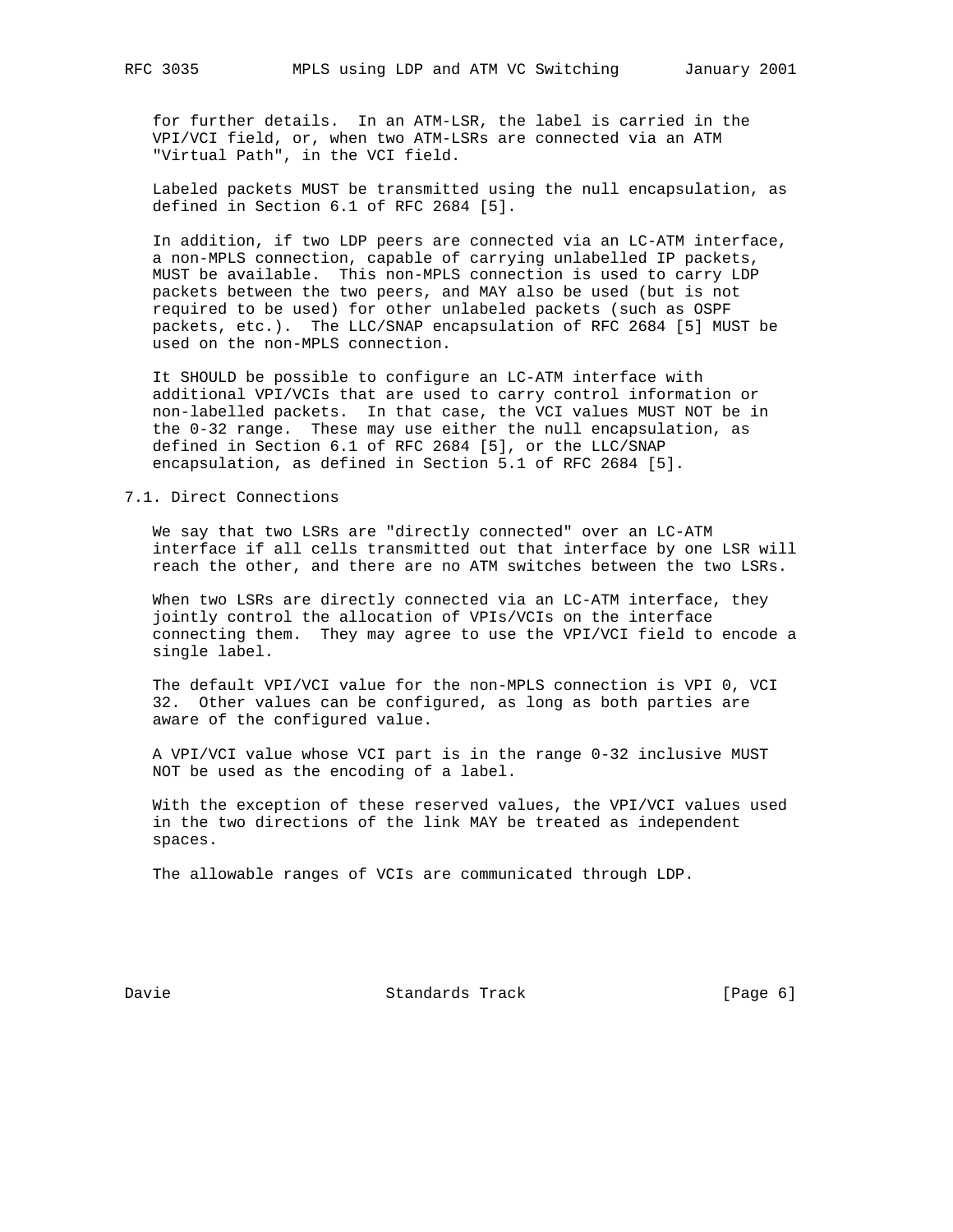### 7.2. Connections via an ATM VP

 Sometimes it can be useful to treat two LSRs as adjacent (in some LSP) across an LC-ATM interface, even though the connection between them is made through an ATM "cloud" via an ATM Virtual Path. In this case, the VPI field is not available to MPLS, and the label MUST be encoded entirely within the VCI field.

 In this case, the default VCI value of the non-MPLS connection between the LSRs is 32. Other values can be configured, as long as both parties are aware of the configured value. The VPI is set to whatever is required to make use of the Virtual Path.

 A VPI/VCI value whose VCI part is in the range 0-32 inclusive MUST NOT be used as the encoding of a label.

 With the exception of these reserved values, the VPI/VCI values used in the two directions of the link MAY be treated as independent spaces.

 The allowable ranges of VPI/VCIs are communicated through LDP. If more than one VPI is used for label switching, the allowable range of VCIs may be different for each VPI, and each range is communicated through LDP.

7.3. Connections via an ATM SVC

 Sometimes it may be useful to treat two LSRs as adjacent (in some LSP) across an LC-ATM interface, even though the connection between them is made through an ATM "cloud" via a set of ATM Switched Virtual Circuits.

 The current document does not specify the procedure for handling this case. Such procedures can be found in [4]. The procedures described in [4] allow a VCID to be assigned to each such VC, and specify how LDP can be used used to bind a VCID to a FEC. The top label of a received packet would then be inferred (via a one-to-one mapping) from the virtual circuit on which the packet arrived. There would not be a default VPI or VCI value for the non-MPLS connection.

8. Label Distribution and Maintenance Procedures

 This document discusses the use of "downstream-on-demand" label distribution (see [1]) by ATM-LSRs. These label distribution procedures MUST be used by ATM-LSRs that do not support VC-merge, and MAY also be used by ATM-LSRs that do support VC-merge. The procedures differ somewhat in the two cases, however. We therefore describe the two scenarios in turn. We begin by describing the

Davie **Standards Track** [Page 7]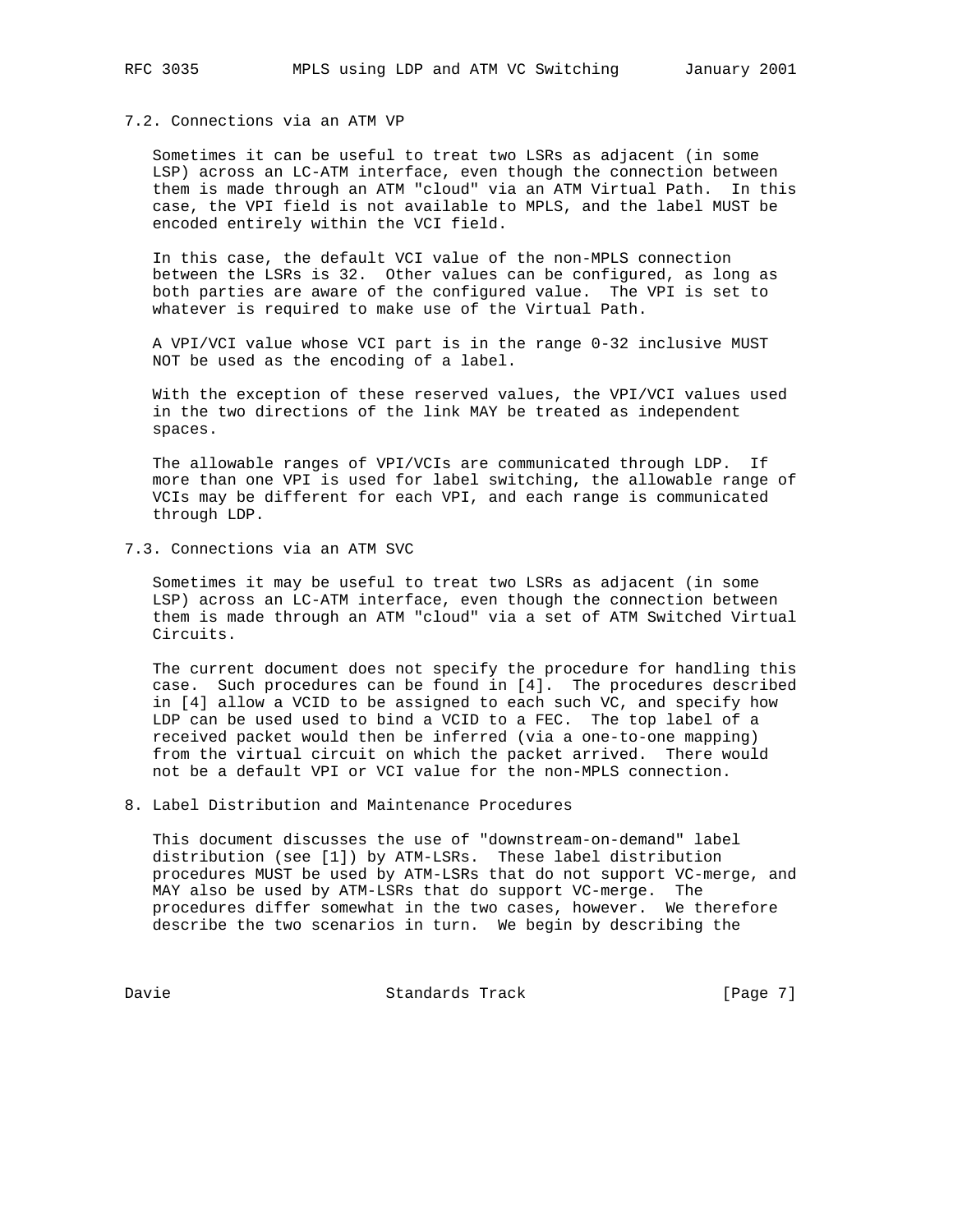behavior of members of the Edge Set of an ATM-LSR domain; these "Edge LSRs" are not themselves ATM-LSRs, and their behavior is the same whether the domain contains VC-merge capable LSRs or not.

## 8.1. Edge LSR Behavior

 Consider a member of the Edge Set of an ATM-LSR domain. Assume that, as a result of its routing calculations, it selects an ATM-LSR as the next hop of a certain FEC, and that the next hop is reachable via a LC-ATM interface. The Edge LSR uses LDP to request a label binding for that FEC from the next hop. The hop count field in the request is set to 1 (but see the next paragraph). Once the Edge LSR receives the label binding information, it may use MPLS forwarding procedures to transmit packets in the specified FEC, using the specified label as an outgoing label. (Or using the VPI/VCI that corresponds to the specified VCID as the outgoing label, if the VCID technique of [4] is being used.)

 Note: if the Edge LSR's previous hop is using downstream-on-demand label distribution to request a label from the Edge LSR for a particular FEC, and if the Edge LSR is not merging the LSP from that previous hop with any other LSP, and if the request from the previous hop has a hop count of h, then the hop count in the request issued by the Edge LSR should not be set to 1, but rather to h+1.

 The binding received by the edge LSR may contain a hop count, which represents the number of hops a packet will take to cross the ATM-LSR domain when using this label. If there is a hop count associated with the binding, the ATM-LSR SHOULD adjust a data packet's TTL by this amount before transmitting the packet. In any event, it MUST adjust a data packet's TTL by at least one before transmitting it. The procedures for doing so (in the case of IP packets) are specified in section 10. The procedures for encapsulating the packets are specified in section 9.

 When a member of the Edge Set of the ATM-LSR domain receives a label binding request from an ATM-LSR, it allocates a label, and returns (via LDP) a binding containing the allocated label back to the peer that originated the request. It sets the hop count in the binding to 1.

 When a routing calculation causes an Edge LSR to change the next hop for a particular FEC, and the former next hop was in the ATM-LSR domain, the Edge LSR SHOULD notify the former next hop (via LDP) that the label binding associated with the FEC is no longer needed.

Davie **Standards Track** [Page 8]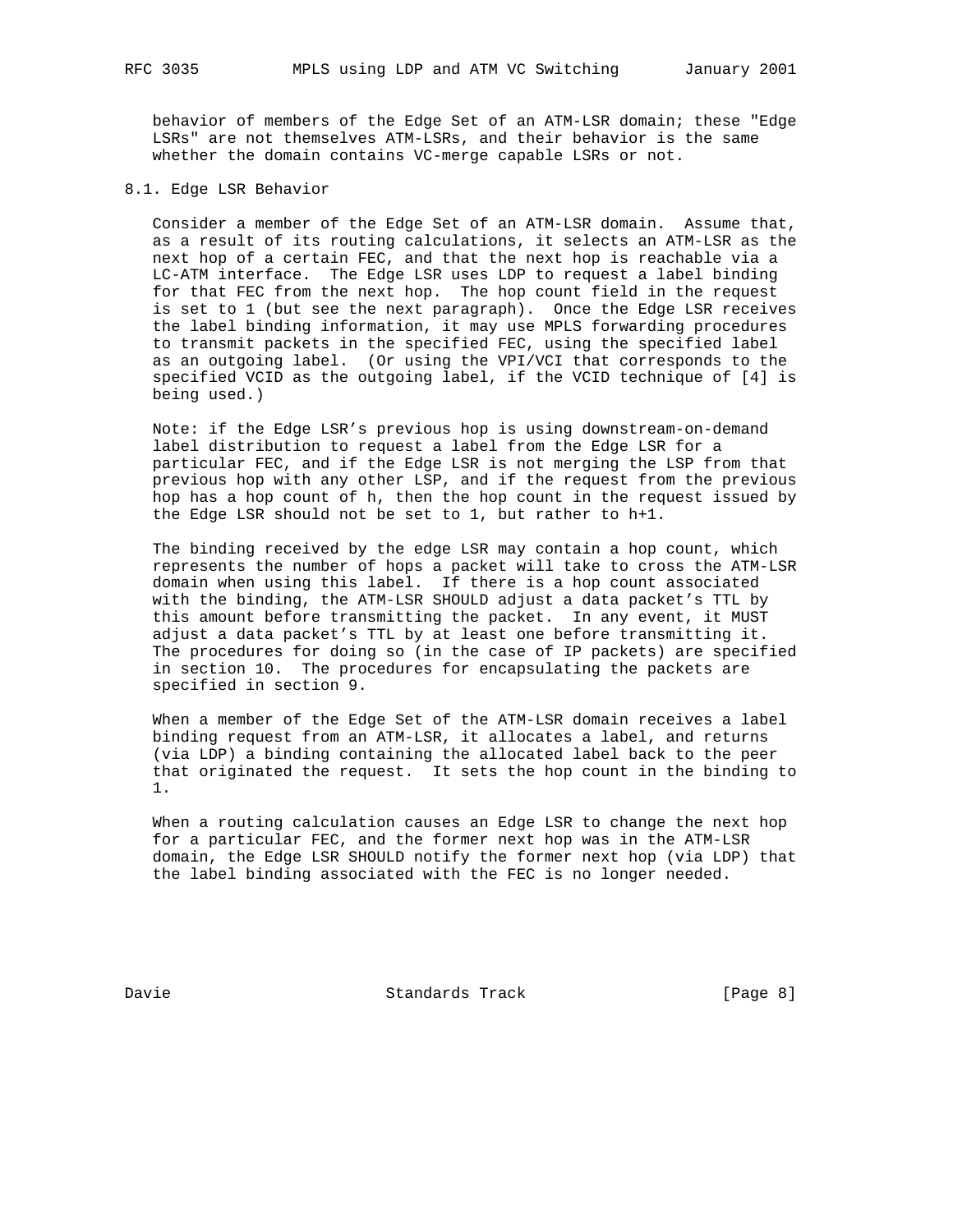8.2. Conventional ATM Switches (non-VC-merge)

 When an ATM-LSR receives (via LDP) a label binding request for a certain FEC from a peer connected to the ATM-LSR over a LC-ATM interface, the ATM-LSR takes the following actions:

- it allocates a label,
- it requests (via LDP) a label binding from the next hop for that FEC;
- it returns (via LDP) a binding containing the allocated incoming label back to the peer that originated the request.

 For purposes of this procedure, we define a maximum hop count value MAXHOP. MAXHOP has a default value of 255, but may be configured to a different value.

 The hop count field in the request that the ATM-LSR sends (to the next hop LSR) MUST be set to one more than the hop count field in the request that it received from the upstream LSR. If the resulting hop count exceeds MAXHOP, the request MUST NOT be sent to the next hop, and the ATM-LSR MUST notify the upstream neighbor that its binding request cannot be satisfied.

 Otherwise, once the ATM-LSR receives the binding from the next hop, it begins using that label.

 The ATM-LSR MAY choose to wait for the request to be satisfied from downstream before returning the binding upstream. This is a form of "ordered control" (as defined in [1] and [2]), in particular "ingress-initiated ordered control". In this case, as long as the ATM-LSR receives from downstream a hop count which is greater than 0 and less than MAXHOP, it MUST increment the hop count it receives from downstream and MUST include the result in the binding it returns upstream. However, if the hop count exceeds MAXHOP, a label binding MUST NOT be passed upstream. Rather, the upstream LDP peer MUST be informed that the requested label binding cannot be satisfied. If the hop count received from downstream is 0, the hop count passed upstream should also be 0; this indicates that the actual hop count is unknown.

 Alternatively, the ATM-LSR MAY return the binding upstream without waiting for a binding from downstream ("independent" control, as defined in [1] and [2]). In this case, it specifies a hop count of 0 in the binding, indicating that the true hop count is unknown. The correct value for hop count will be returned later, as described below.

Davie **Standards Track** [Page 9]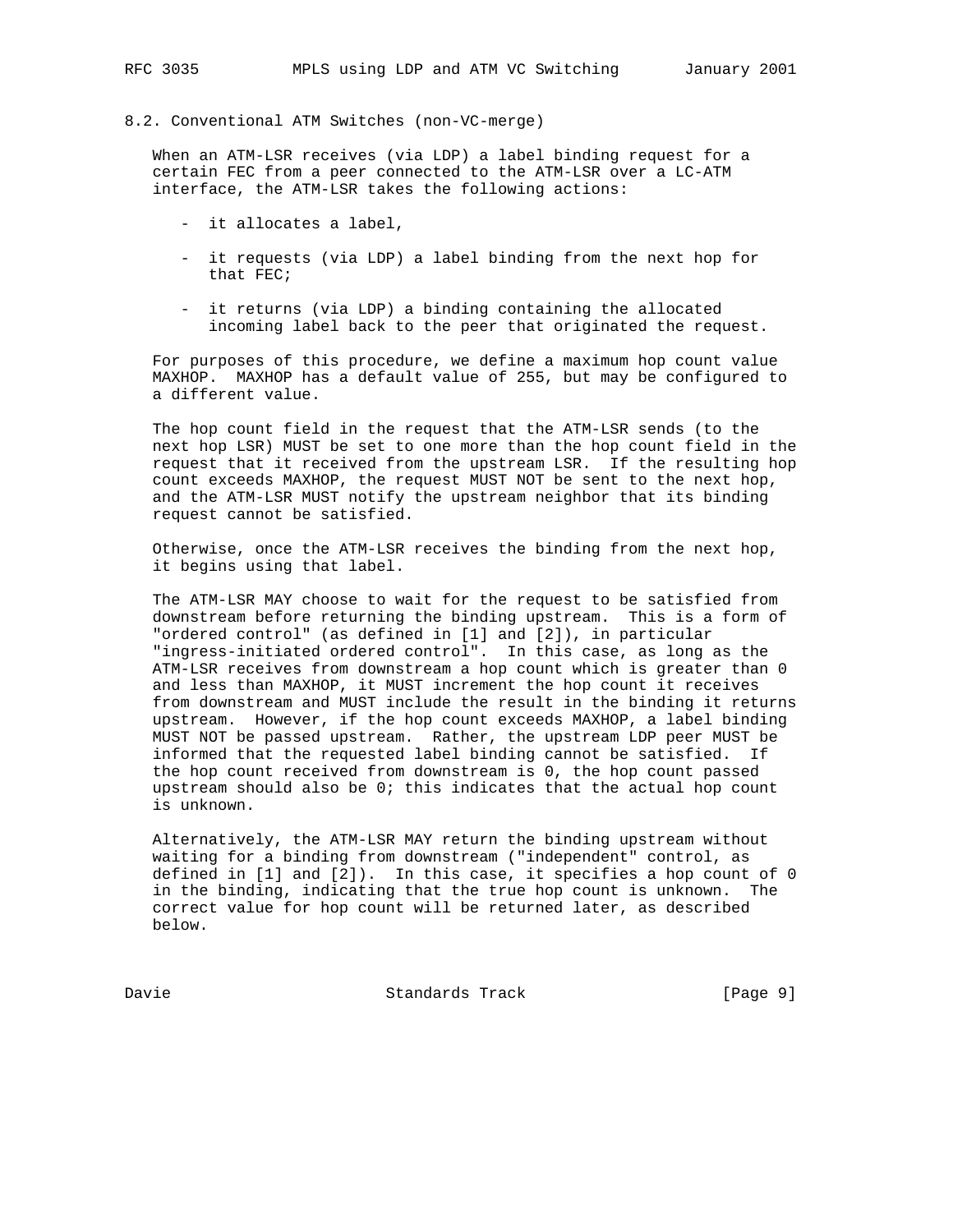Note that an ATM-LSR, or a member of the edge set of an ATM-LSR domain, may receive multiple binding requests for the same FEC from the same ATM-LSR. It MUST generate a new binding for each request (assuming adequate resources to do so), and retain any existing binding(s). For each request received, an ATM-LSR MUST also generate a new binding request toward the next hop for the FEC.

 When a routing calculation causes an ATM-LSR to change the next hop for a FEC, the ATM-LSR MUST notify the former next hop (via LDP) that the label binding associated with the FEC is no longer needed.

 When a LSR receives a notification that a particular label binding is no longer needed, the LSR MAY deallocate the label associated with the binding, and destroy the binding. In the case where an ATM-LSR receives such notification and destroys the binding, it MUST notify the next hop for the FEC that the label binding is no longer needed. If a LSR does not destroy the binding, it may re-use the binding only if it receives a request for the same FEC with the same hop count as the request that originally caused the binding to be created.

 When a route changes, the label bindings are re-established from the point where the route diverges from the previous route. LSRs upstream of that point are (with one exception, noted below) oblivious to the change.

 Whenever a LSR changes its next hop for a particular FEC, if the new next hop is reachable via an LC-ATM interface, then for each label that it has bound to that FEC, and distributed upstream, it MUST request a new label binding from the new next hop.

 When an ATM-LSR receives a label binding for a particular FEC from a downstream neighbor, it may already have provided a corresponding label binding for this FEC to an upstream neighbor, either because it is using independent control, or because the new binding from downstream is the result of a routing change. In this case, unless the hop count is 0, it MUST extract the hop count from the new binding and increment it by one. If the new hop count is different from that which was previously conveyed to the upstream neighbor (including the case where the upstream neighbor was given the value 'unknown') the ATM-LSR MUST notify the upstream neighbor of the change. Each ATM-LSR in turn MUST increment the hop count and pass it upstream until it reaches the ingress Edge LSR. If at any point the value of the hop count equals MAXHOP, the ATM-LSR SHOULD withdraw the binding from the upstream neighbor. A hop count of 0 MUST be passed upstream unchanged.

Davie Chamber Standards Track [Page 10]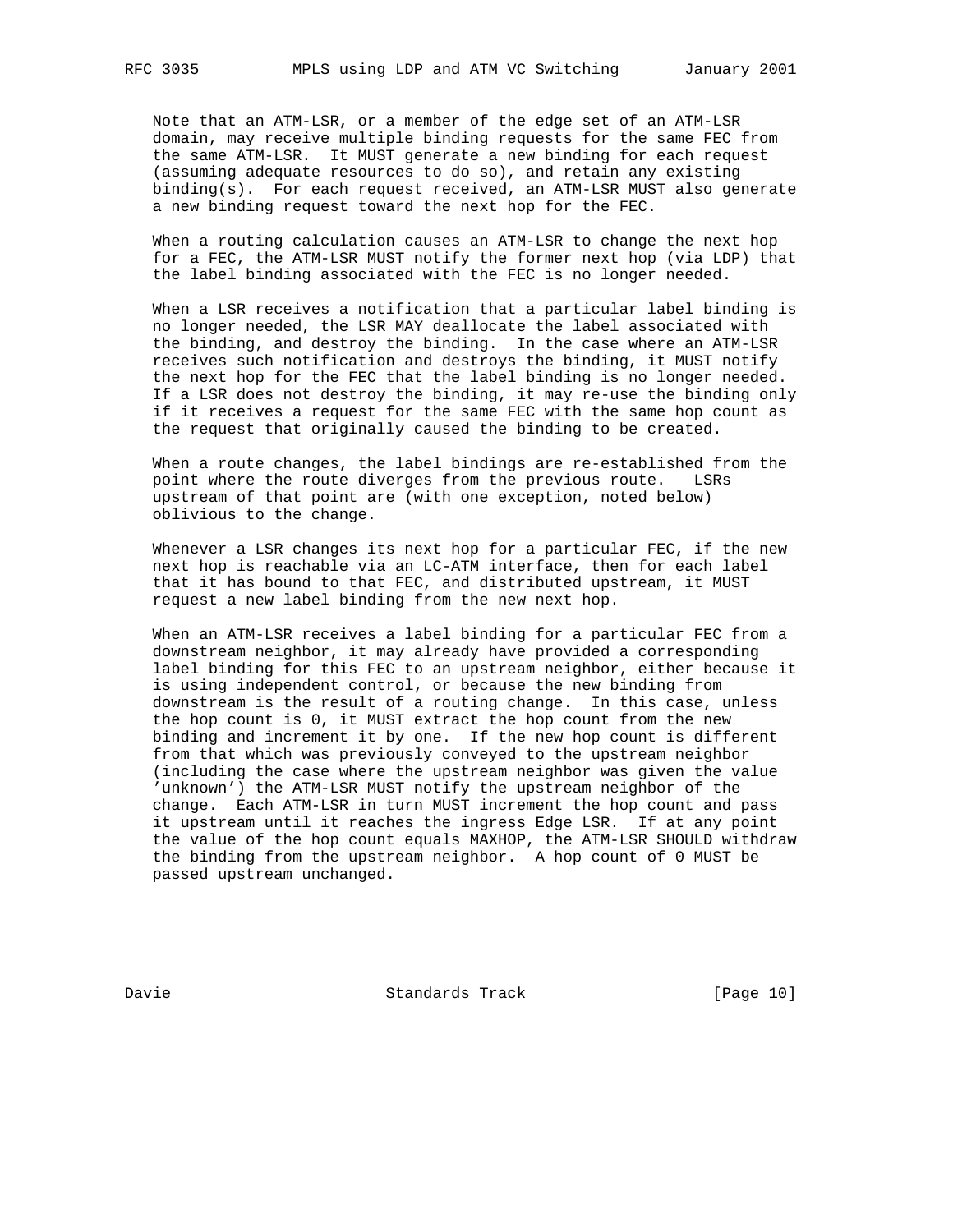Whenever an ATM-LSR originates a label binding request to its next hop LSR as a result of receiving a label binding request from another (upstream) LSR, and the request to the next hop LSR is not satisfied, the ATM-LSR SHOULD destroy the binding created in response to the received request, and notify the requester (via LDP).

 If an ATM-LSR receives a binding request containing a hop count that exceeds MAXHOP, it MUST not establish a binding, and it MUST return an error to the requester.

 When a LSR determines that it has lost its LDP session with another LSR, the following actions are taken. Any binding information learned via this connection MUST be discarded. For any label bindings that were created as a result of receiving label binding requests from the peer, the LSR MAY destroy these bindings (and deallocate labels associated with these binding).

 An ATM-LSR SHOULD use 'split-horizon' when it satisfies binding requests from its neighbors. That is, if it receives a request for a binding to a particular FEC and the LSR making that request is, according to this ATM-LSR, the next hop for that FEC, it should not return a binding for that route.

 It is expected that non-merging ATM-LSRs would generally use "conservative label retention mode" [1].

8.3. VC-merge-capable ATM Switches

 Relatively minor changes are needed to accommodate ATM-LSRs which support VC-merge. The primary difference is that a VC-merge-capable ATM-LSR needs only one outgoing label per FEC, even if multiple requests for label bindings to that FEC are received from upstream neighbors.

 When a VC-merge-capable ATM-LSR receives a binding request from an upstream LSR for a certain FEC, and it does not already have an outgoing label binding for that FEC (or an outstanding request for such a label binding), it MUST issue a bind request to its next hop just as it would do if it were not merge-capable. If, however, it already has an outgoing label binding for that FEC, it does not need to issue a downstream binding request. Instead, it may simply allocate an incoming label, and return that label in a binding to the upstream requester. When packets with that label as top label are received from the requester, the top label value will be replaced with the existing outgoing label value that corresponds to the same FEC.

Davie Chambridge Standards Track [Page 11]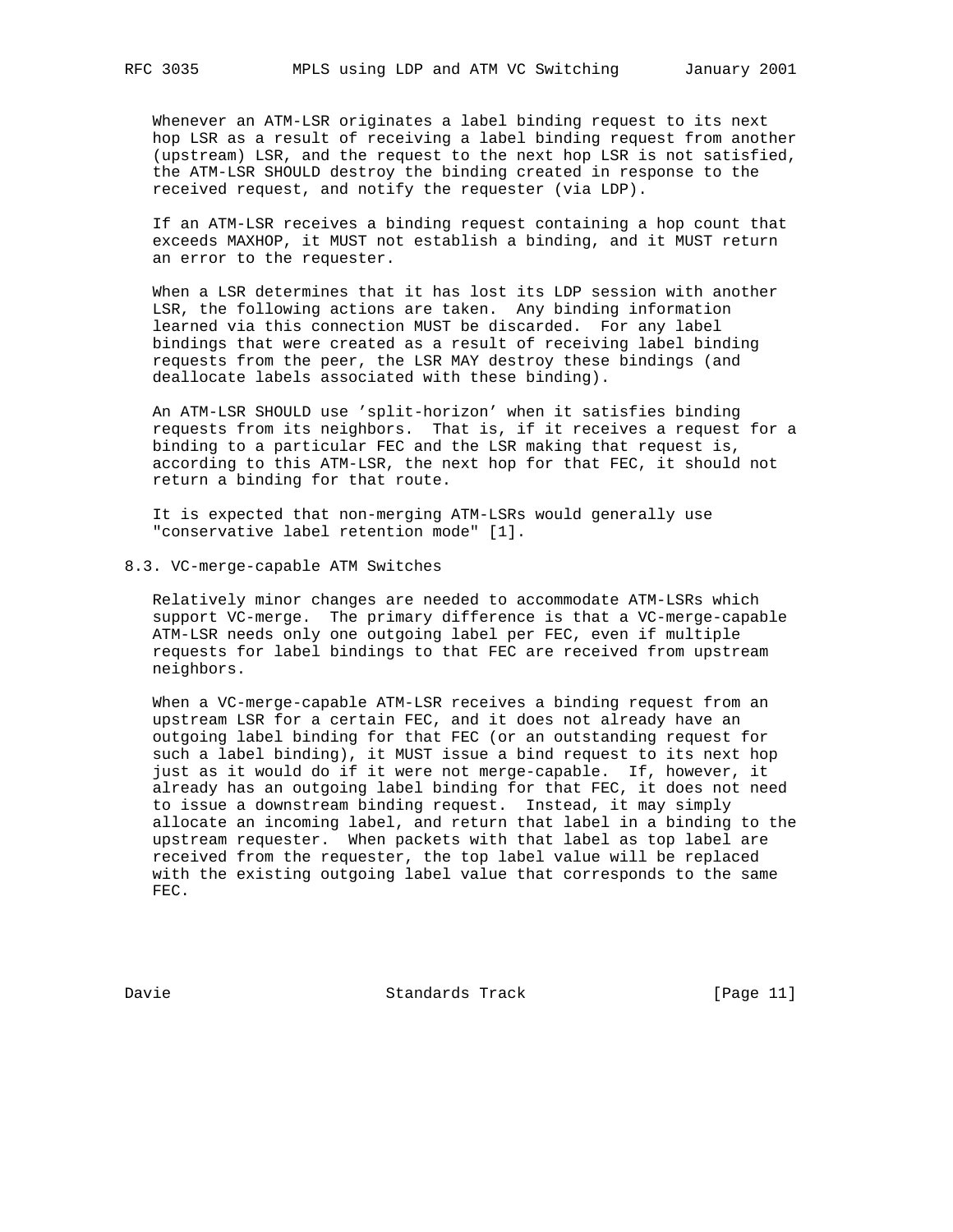If the ATM-LSR does not have an outgoing label binding for the FEC, but does have an outstanding request for one, it need not issue another request.

 When sending a label binding upstream, the hop count associated with the corresponding binding from downstream MUST be incremented by 1, and the result transmitted upstream as the hop count associated with the new binding. However, there are two exceptions: a hop count of 0 MUST be passed upstream unchanged, and if the hop count is already at MAXHOP, the ATM-LSR MUST NOT pass a binding upstream, but instead MUST send an error upstream.

 Note that, just like conventional ATM-LSRs and members of the edge set of the ATM-LSR domain, a VC-merge-capable ATM-LSR MUST issue a new binding every time it receives a request from upstream, since there may be switches upstream which do not support VC-merge. However, it only needs to issue a corresponding binding request downstream if it does not already have a label binding for the appropriate route.

 When a change in the routing table of a VC-merge-capable ATM-LSR causes it to select a new next hop for one of its FECs, it MAY optionally release the binding for that route from the former next hop. If it doesn't already have a corresponding binding for the new next hop, it must request one. (The choice between conservative and liberal label retention mode [1] is an implementation option.)

 If a new binding is obtained, which contains a hop count that differs from that which was received in the old binding, then the ATM-LSR must take the new hop count, increment it by one, and notify any upstream neighbors who have label bindings for this FEC of the new value. Just as with conventional ATM-LSRs, this enables the new hop count to propagate back towards the ingress of the ATM-LSR domain. If at any point the hop count exceeds MAXHOP, then the label bindings for this route must be withdrawn from all upstream neighbors to whom a binding was previously provided. This ensures that any loops caused by routing transients will be detected and broken.

9. Encapsulation

 The procedures described in this section affect only the Edge LSRs of the ATM-LSR domain. The ATM-LSRs themselves do not modify the encapsulation in any way.

 Labeled packets MUST be transmitted using the null encapsulation of Section 6.1 of RFC 2684 [5].

Davie Chamber Standards Track [Page 12]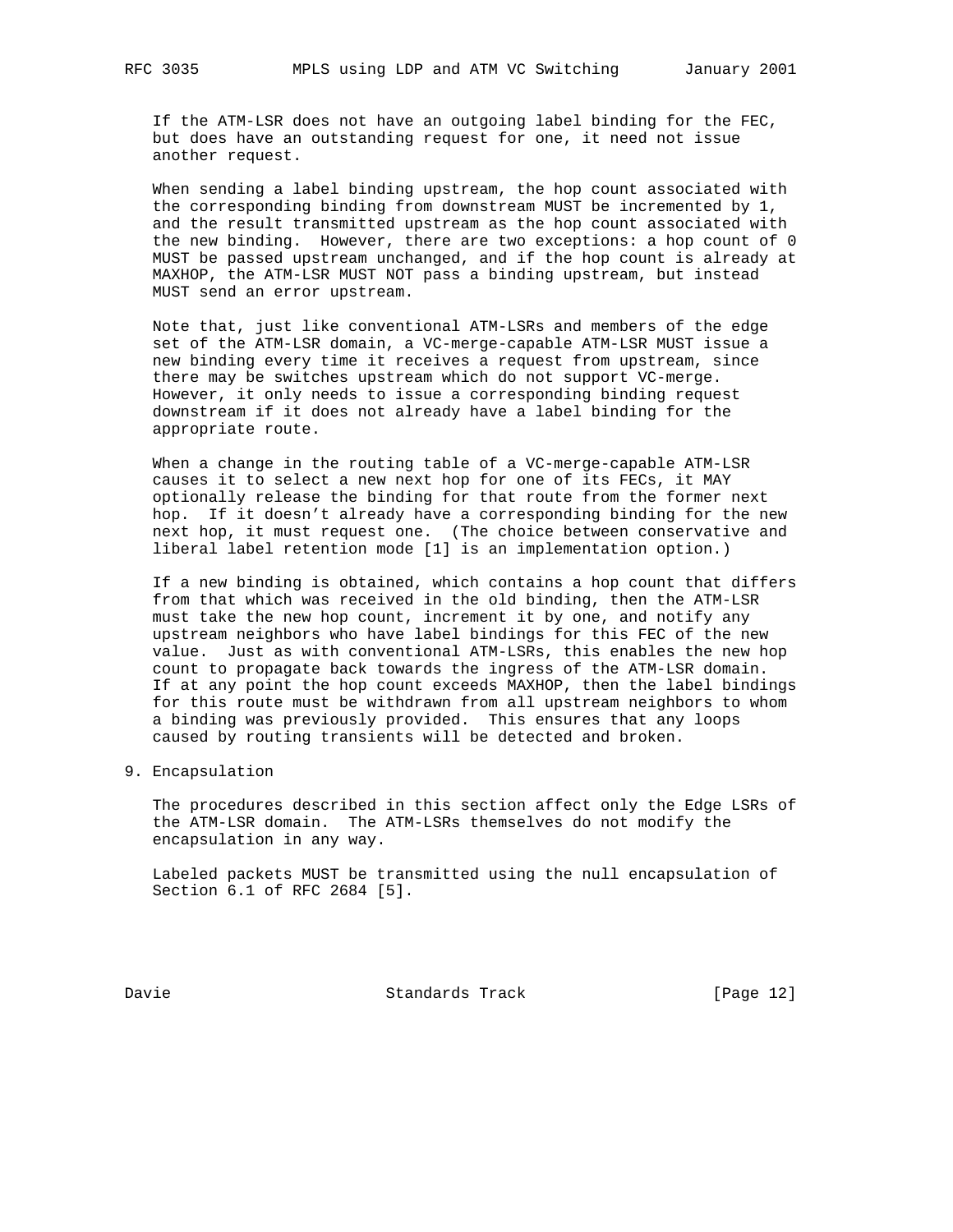Except in certain circumstances specified below, when a labeled packet is transmitted on an LC-ATM interface, where the VPI/VCI (or VCID) is interpreted as the top label in the label stack, the packet MUST also contain a "shim header" [3].

 If the packet has a label stack with n entries, it MUST carry a shim with n entries. The actual value of the top label is encoded in the VPI/VCI field. The label value of the top entry in the shim (which is just a "placeholder" entry) MUST be set to 0 upon transmission, and MUST be ignored upon reception. The packet's outgoing TTL, and its CoS, are carried in the TTL and CoS fields respectively of the top stack entry in the shim.

 Note that if a packet has a label stack with only one entry, this requires it to have a single-entry shim (4 bytes), even though the actual label value is encoded into the VPI/VCI field. This is done to ensure that the packet always has a shim. Otherwise, there would be no way to determine whether it had one or not, i.e., no way to determine whether there are additional label stack entries.

The only ways to eliminate this extra overhead are:

- through apriori knowledge that packets have only a single label (e.g., perhaps the network only supports one level of label)
- by using two VCs per FEC, one for those packets which have only a single label, and one for those packets which have more than one label

 The second technique would require that there be some way of signalling via LDP that the VC is carrying only packets with a single label, and is not carrying a shim. When supporting VC merge, one would also have to take care not to merge a VC on which the shim is not used into a VC on which it is used, or vice versa.

 While either of these techniques is permitted, it is doubtful that they have any practical utility. Note that if the shim header is not present, the outgoing TTL is carried in the TTL field of the network layer header.

10. TTL Manipulation

 The procedures described in this section affect only the Edge LSRs of the ATM-LSR domain. The ATM-LSRs themselves do not modify the TTL in any way.

Davie Chamber Standards Track [Page 13]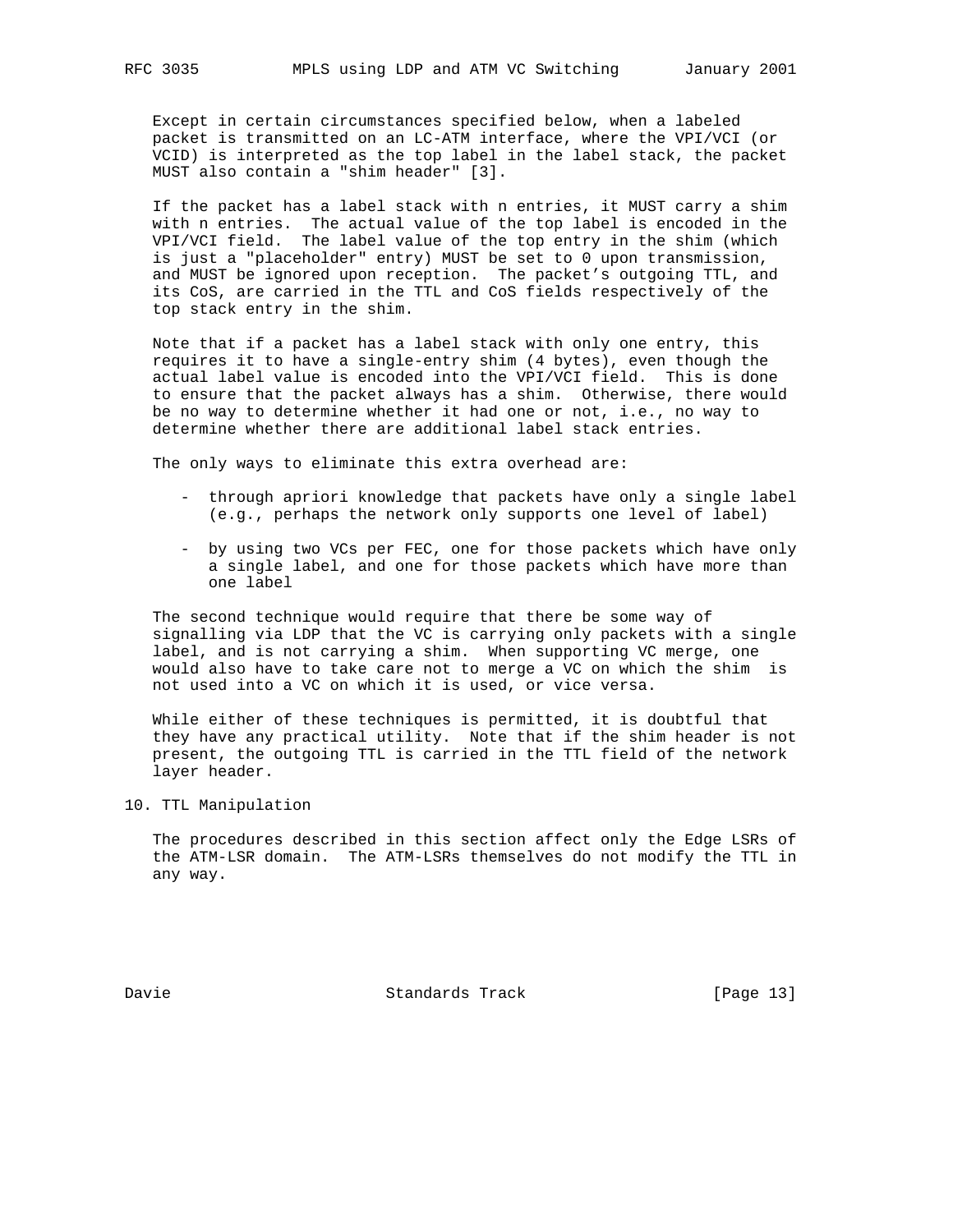The details of the TTL adjustment procedure are as follows. If a packet was received by the Edge LSR as an unlabeled packet, the "incoming TTL" comes from the IP header. (Procedures for other network layer protocols are for further study.) If a packet was received by the Edge LSR as a labeled packet, using the encapsulation specified in [3], the "incoming TTL" comes from the entry at the top of the label stack.

 If a hop count has been associated with the label binding that is used when the packet is forwarded, the "outgoing TTL" is set to the larger of (a) 0 or (b) the difference between the incoming TTL and the hop count. If a hop count has not been associated with the label binding that is used when the packet is forwarded, the "outgoing TTL" is set to the larger of (a) 0 or (b) one less than the incoming TTL.

 If this causes the outgoing TTL to become zero, the packet MUST NOT be transmitted as a labeled packet using the specified label. The packet can be treated in one of two ways:

- it may be treated as having expired; this may cause an ICMP message to be transmitted;
- the packet may be forwarded, as an unlabeled packet, with a TTL that is 1 less than the incoming TTL; such forwarding would need to be done over a non-MPLS connection.

 Of course, if the incoming TTL is 1, only the first of these two options is applicable.

 If the packet is forwarded as a labeled packet, the outgoing TTL is carried as specified in section 9.

When an Edge LSR receives a labeled packet over an LC-ATM interface, it obtains the incoming TTL from the top label stack entry of the generic encapsulation, or, if that encapsulation is not present, from the IP header.

 If the packet's next hop is an ATM-LSR, the outgoing TTL is formed using the procedures described in this section. Otherwise the outgoing TTL is formed using the procedures described in [3].

 The procedures in this section are intended to apply only to unicast packets.

Davie Chamber Standards Track [Page 14]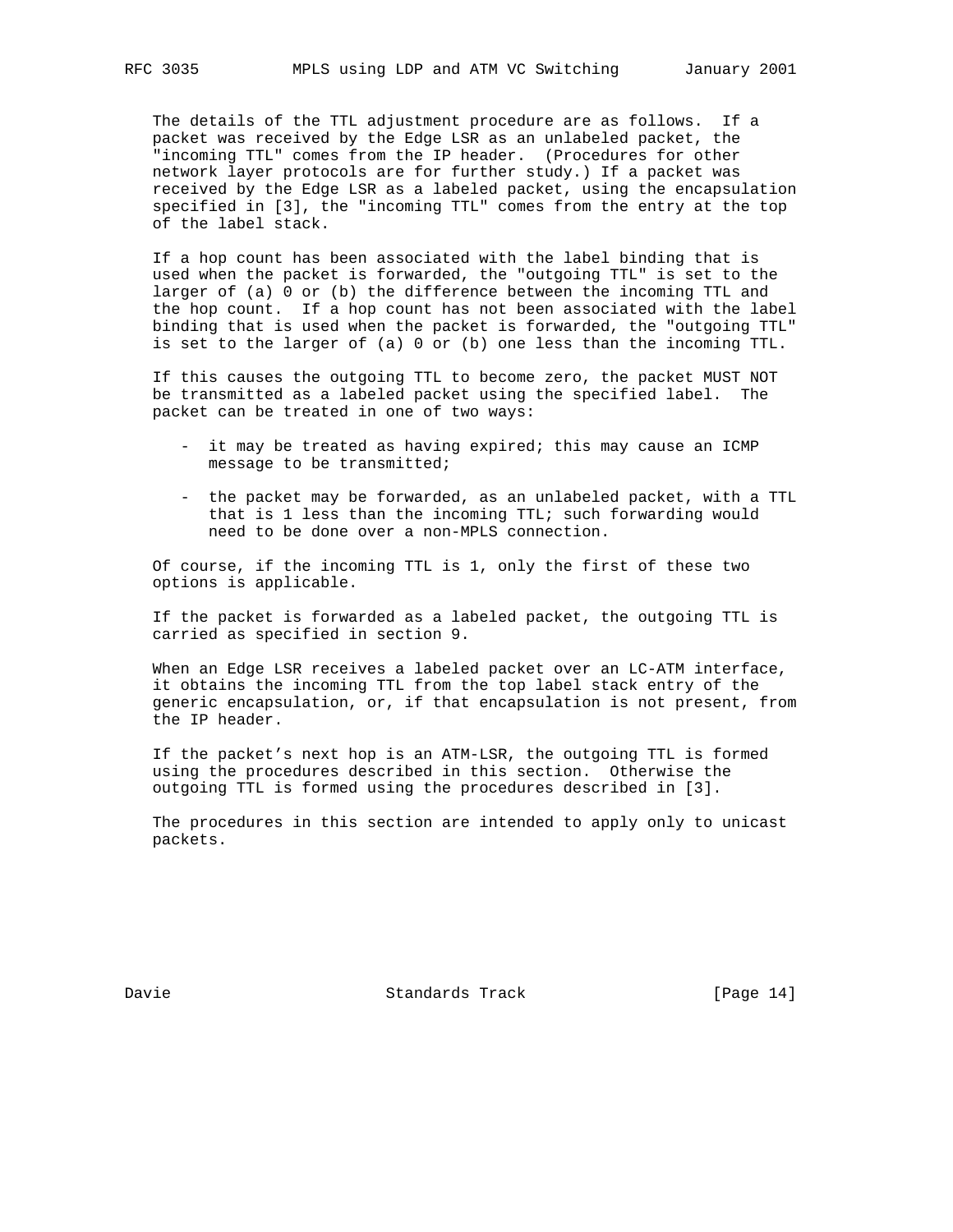11. Optional Loop Detection: Distributing Path Vectors

 Every ATM-LSR MUST implement, as a configurable option, the following procedure for detecting forwarding loops. We refer to this as the LDPV (Loop Detection via Path Vectors) procedure. This procedure does not prevent the formation of forwarding loops, but does ensure that any such loops are detected. If this option is not enabled, loops are detected by the hop count mechanism previously described. If this option is enabled, loops will be detected more quickly, but at a higher cost in overhead.

11.1. When to Send Path Vectors Downstream

 Suppose an LSR R sends a request for a label binding, for a particular LSP, to its next hop. Then if R does not support VC merging, and R is configured to use the LDPV procedure:

- If R is sending the request because it is an ingress node for that LSP, or because it has acquired a new next hop, then R MUST include a path vector object with the request, and the path vector object MUST contain only R's own address.
- If R is sending the request as a result of having received a request from an upstream LSR, then:
	- \* if the received request has a path vector object, R MUST add its own address to the received path vector object, and MUST pass the resulting path vector object to its next hop along with the label binding request;
	- \* if the received request does not have a path vector object, R MUST include a path vector object with the request it sends, and the path vector object MUST contain only R's own address.

 An LSR which supports VC-merge SHOULD NOT include a path vector object in the requests that it sends to its next hop.

 If an LSR receives a label binding request whose path vector object contains the address of the node itself, the LSR concludes that the label binding requests have traveled in a loop. The LSR MUST act as it would in the case where the hop count exceeds MAXHOP (see section 8.2).

 This procedure detects the case where the request messages loop though a sequence of non-merging ATM-LSRs.

Davie Chamber Standards Track [Page 15]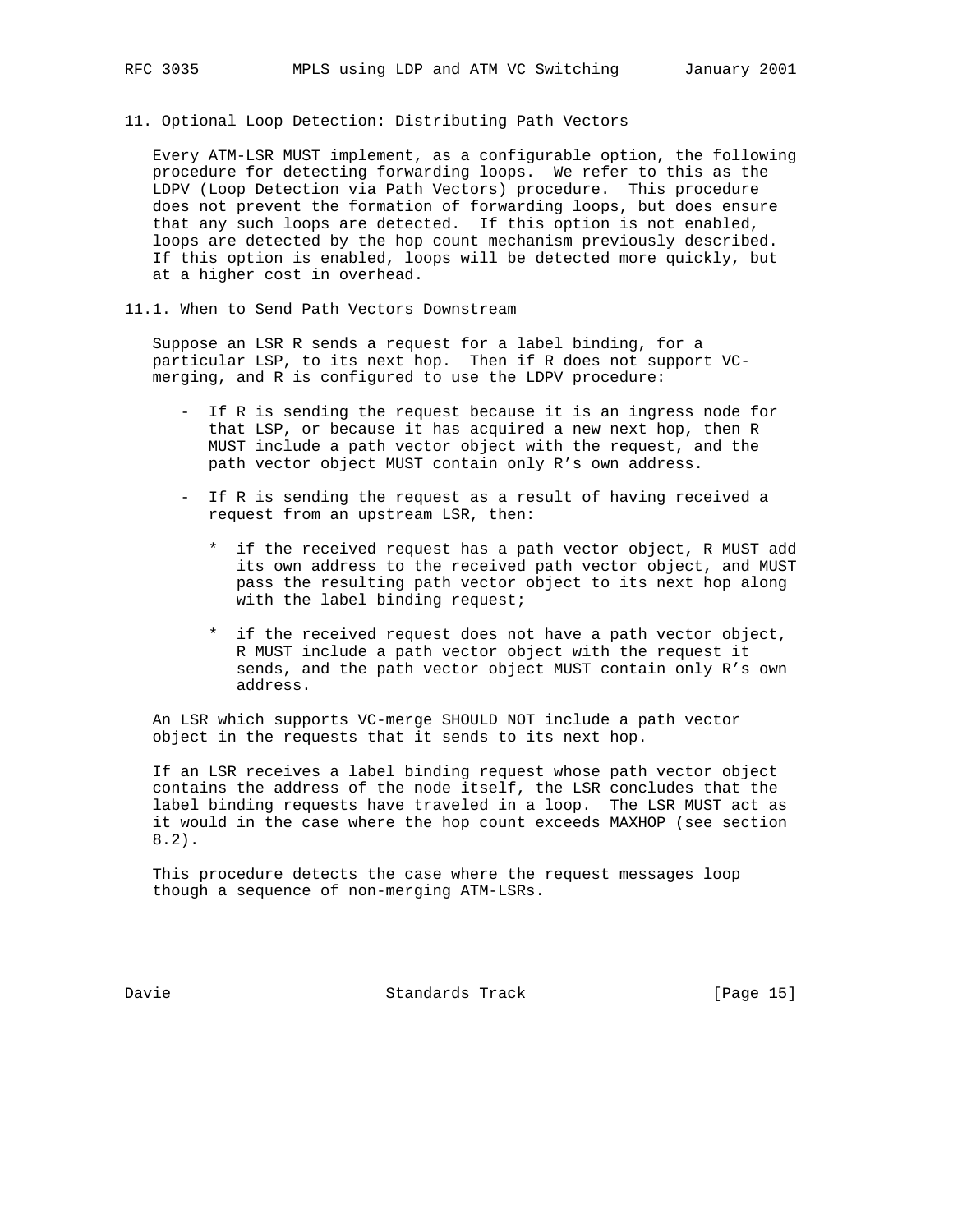11.2. When to Send Path Vectors Upstream

 As specified in section 8, there are circumstances in which an LSR R must inform its upstream neighbors, via a label binding response message, of a change in hop count for a particular LSP. If the following conditions all hold:

- R is configured for the LDPV procedure,
- R supports VC-merge,
- R is not the egress for that LSP, and
- R is not informing its neighbors of a decrease in the hop count,

then R MUST include a path vector object in the response message.

 If the change in hop count is a result of R's having been informed by its next hop, S, of a change in hop count, and the message from S to R included a path vector object, then if the above conditions hold, R MUST add itself to this object and pass the result upstream. Otherwise, if the above conditions hold, R MUST create a new object with only its own address.

 If R is configured for the LDPV procedure, and R supports VC merge, then it MAY include a path vector object in any label binding response message that it sends upstream. In particular, at any time that R receives a label binding response from its next hop, if that response contains a path vector, R MAY (if configured for the LDPV procedure) send a response to its upstream neighbors, containing the path vector object formed by adding its own address to the received path vector.

 If R does not support VC merge, it SHOULD NOT send a path vector object upstream.

 If an LSR receives a message from its next hop, with a path vector object containing its own address, then LSR MUST act as it would if it received a message with a hop count equal to MAXHOP.

 LSRs which are configured for the LDPV procedure SHOULD NOT store a path vector once the corresponding path vector object has been transmitted.

Davie **Standards Track** [Page 16]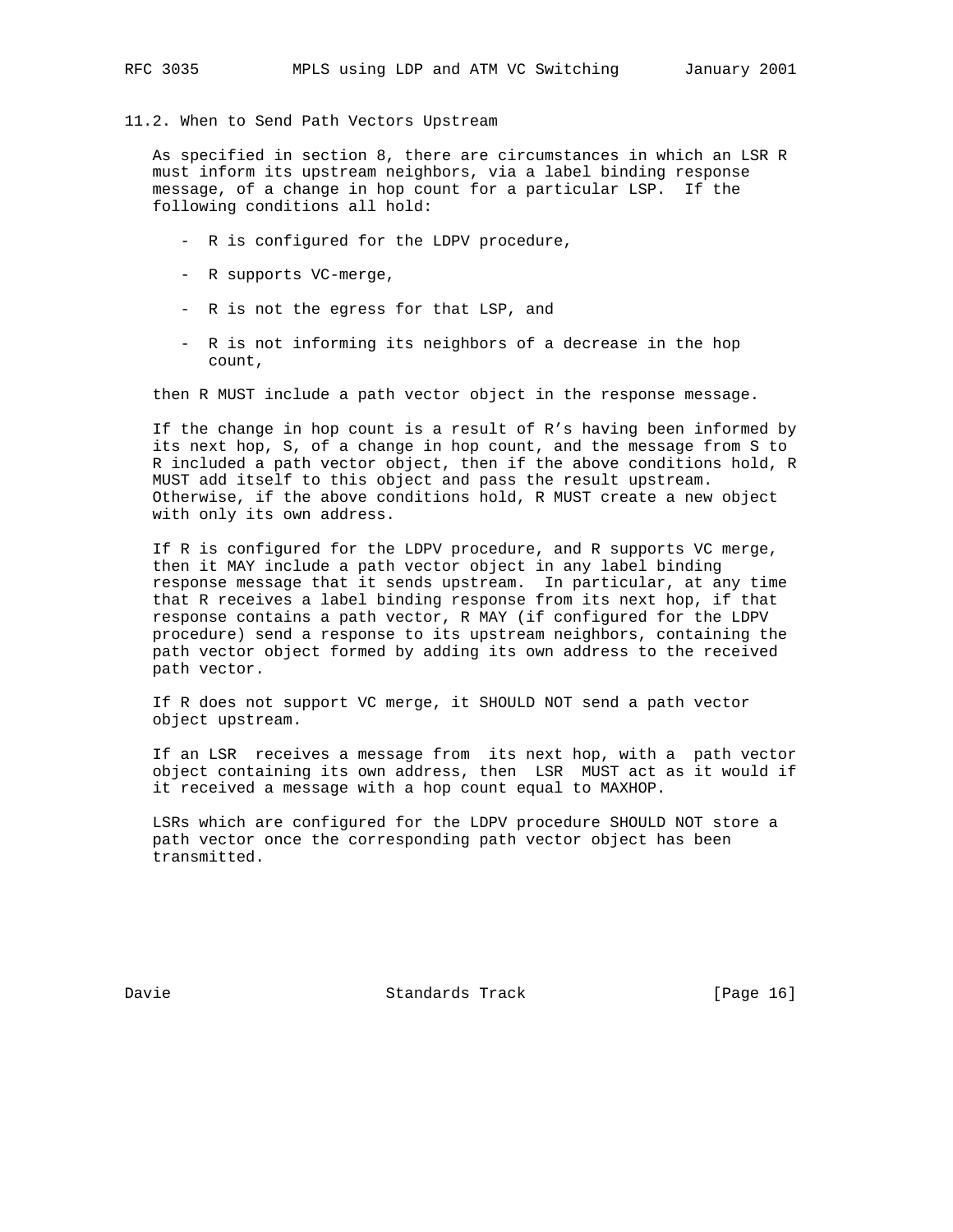Note that if the ATM-LSR domain consists entirely of non-merging ATM-LSRs, path vectors need not ever be sent upstream, since any loops will be detected by means of the path vectors traveling downstream.

 By not sending path vectors unless the hop count increases, one avoids sending them in many situations when there is no loop. The cost is that in some situations in which there is a loop, the time to detect the loop may be lengthened.

12. Security Considerations

 The encapsulation and procedures specified in this document do not interfere in any way with the application of authentication and/or encryption to network layer packets (such as the application of IPSEC to IP datagrams).

 The procedures described in this document do not protect against the alteration (either accidental or malicious) of MPLS labels. Such alteration could cause misforwarding.

 The procedures described in this document do not enable a receiving LSR to authenticate the transmitting LSR.

 A discussion of the security considerations applicable to the label distribution mechanism can be found in [2].

13. Intellectual Property Considerations

 The IETF has been notified of intellectual property rights claimed in regard to some or all of the specification contained in this document. For more information consult the online list of claimed rights.

 The IETF takes no position regarding the validity or scope of any intellectual property or other rights that might be claimed to pertain to the implementation or use of the technology described in this document or the extent to which any license under such rights might or might not be available; neither does it represent that it has made any effort to identify any such rights. Information on the IETF's procedures with respect to rights in standards-track and standards-related documentation can be found in BCP-11. Copies of claims of rights made available for publication and any assurances of licenses to be made available, or the result of an attempt made to obtain a general license or permission for the use of such proprietary rights by implementors or users of this specification can be obtained from the IETF Secretariat.

Davie Chambridge Standards Track [Page 17]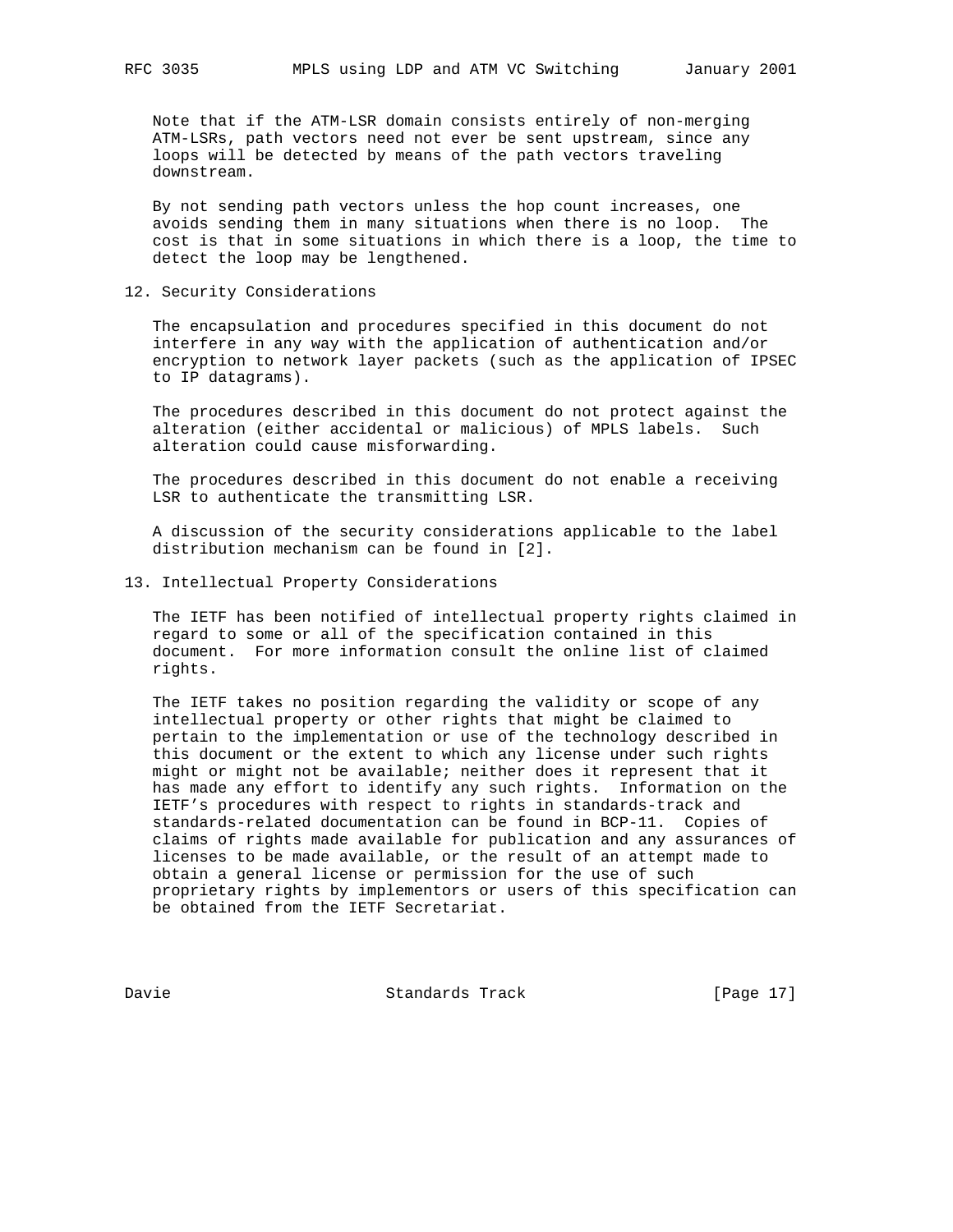The IETF invites any interested party to bring to its attention any copyrights, patents or patent applications, or other proprietary rights which may cover technology that may be required to practice this standard. Please address the information to the IETF Executive Director.

## 14. References

- [1] Rosen, E., Viswanathan, A. and R. Callon "Multi-Protocol Label Switching Architecture", RFC 3031, January 2001.
- [2] Andersson L., Doolan P., Feldman N., Fredette A. and R. Thomas, "LDP Specification", RFC 3036, January 2001.
- [3] Rosen, E., Rekhter, Y., Tappan, D., Farinacci, D., Fedorkow, G., Li, T. and A. Conta, "MPLS Label Stack Encoding", RFC 3032, January 2001.
- [4] Nagami, K., Demizu N., Esaki H. and P. Doolan, "VCID Notification over ATM Link for LDP", RFC 3038, January 2001.
- [5] Grossman, D., Heinanen, J., "Multiprotocol Encapsulation over ATM Adaptation Layer 5", RFC 2684, September 1999.
- 15. Acknowledgments

 Significant contributions to this work have been made by Anthony Alles, Fred Baker, Dino Farinacci, Guy Fedorkow, Arthur Lin, Morgan Littlewood and Dan Tappan. We thank Alex Conta for his comments.

16. Authors' Addresses

 Bruce Davie Cisco Systems, Inc. 250 Apollo Drive Chelmsford, MA, 01824

EMail: bsd@cisco.com

 Paul Doolan Ennovate Networks Inc. 60 Codman Hill Rd Boxborough, MA 01719

EMail: pdoolan@ennovatenetworks.com

Davie **Standards Track** [Page 18]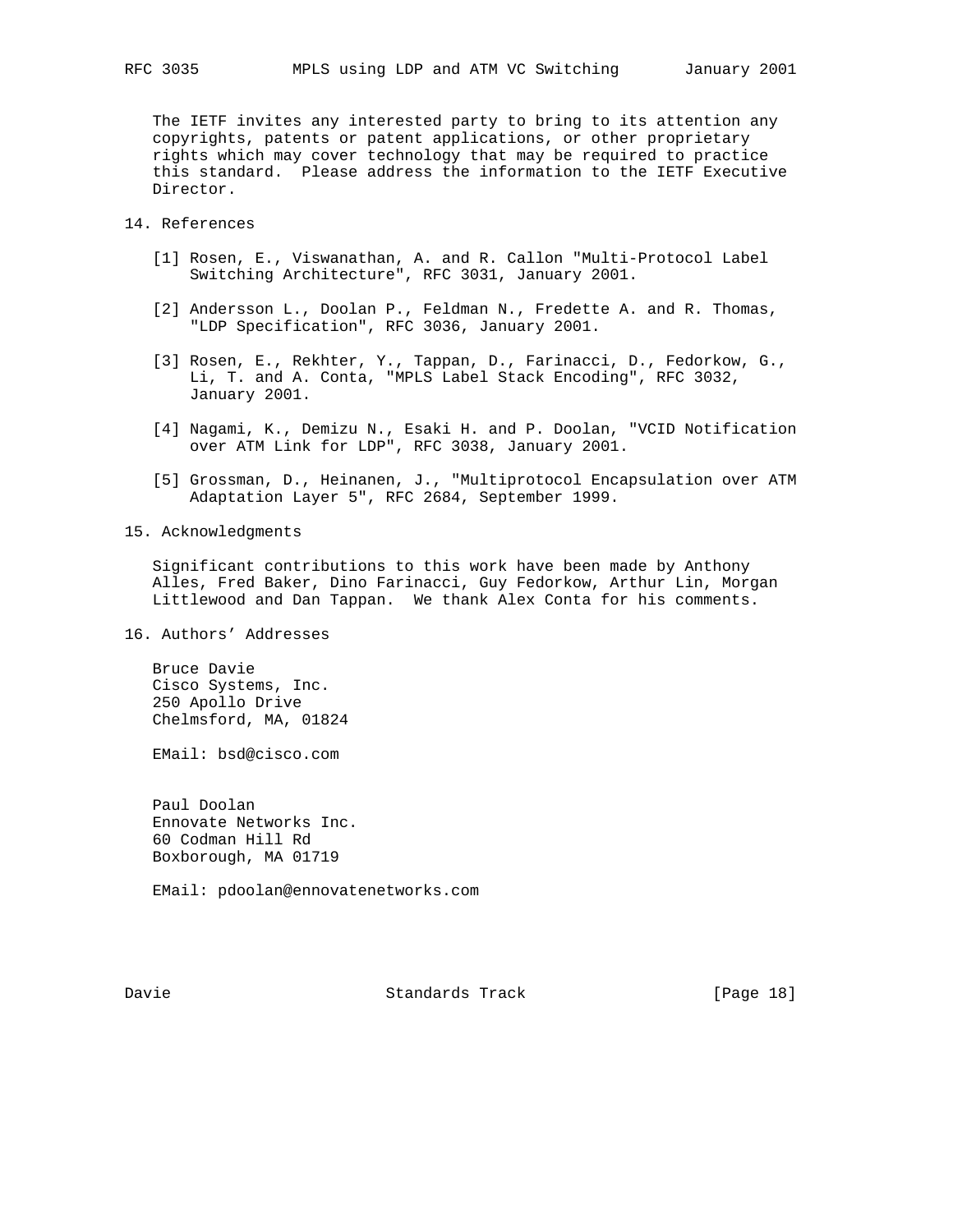Jeremy Lawrence Cisco Systems, Inc. 99 Walker St. North Sydney, NSW, Australia

EMail: jlawrenc@cisco.com

 Keith McCloghrie Cisco Systems, Inc. 170 Tasman Drive San Jose, CA, 95134

EMail: kzm@cisco.com

 Yakov Rekhter Juniper Networks 1194 N. Mathilda Avenue Sunnyvale, CA 94089

EMail: yakov@juniper.net

 Eric Rosen Cisco Systems, Inc. 250 Apollo Drive Chelmsford, MA, 01824

EMail: erosen@cisco.com

 George Swallow Cisco Systems, Inc. 250 Apollo Drive Chelmsford, MA, 01824

EMail: swallow@cisco.com

Davie Chambridge Standards Track [Page 19]